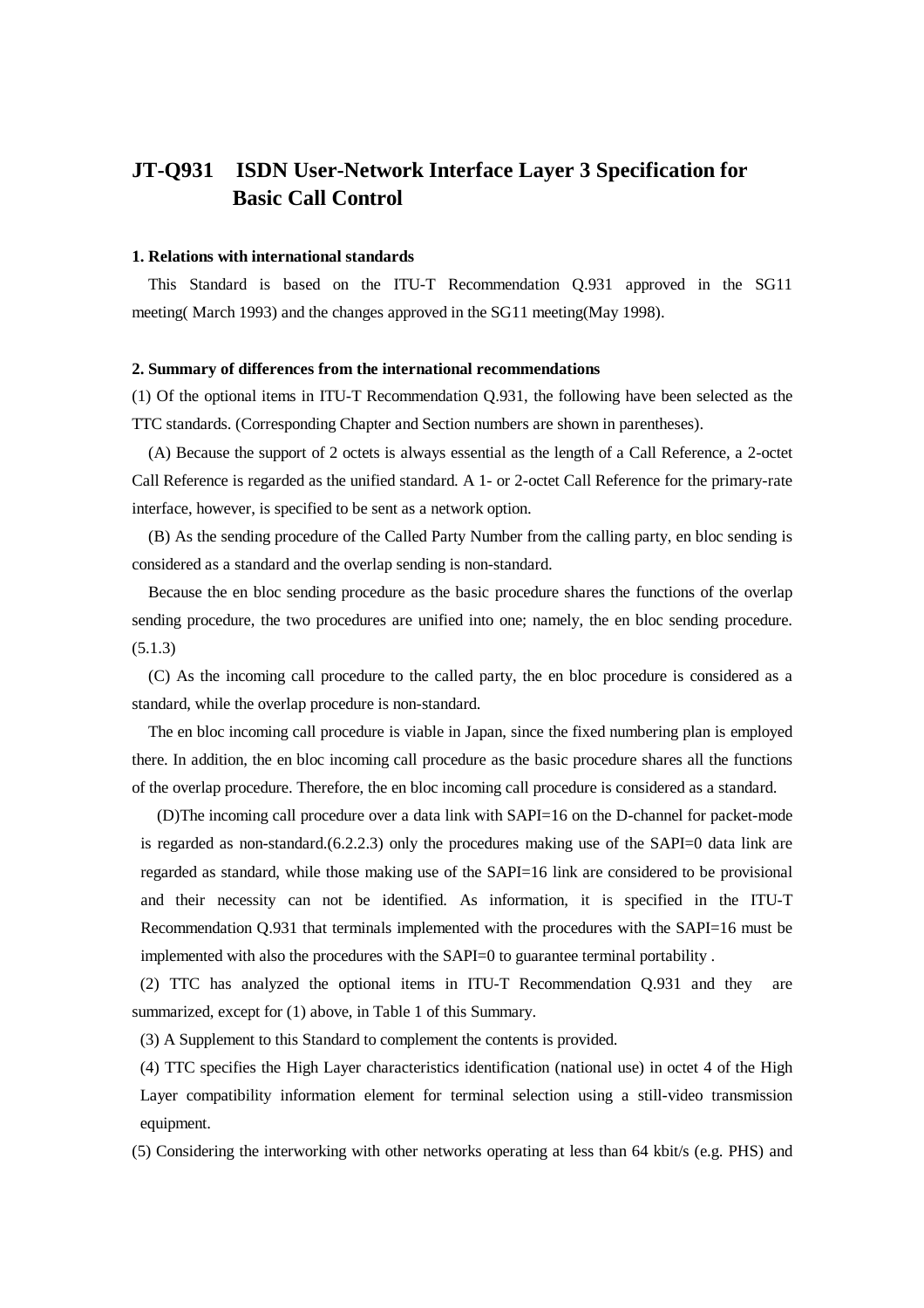rate adaptation defined in the TTC standard JT-I460 at the interworking function, interpreting of codepoints for 'User information layer 1 protocol' and 'User rate' in the Bearer capability information element and those in the Low layer capability information element for user-to-user compatibility checking is described in Annex B and Annex I.

Note: "PHS" is the Personal Handy Phone System utilizing 'Personal Handy Phone System ARIB Standard version 2' (STD-28) instituted by Association of Radio Industries and Businesses (ARIB).

(6) TTC specifies the domestic codepoint in the protocol identifier of user user information element for the domestic services.

| Version | Date              | Outline                                                                                                                                                                                                             |
|---------|-------------------|---------------------------------------------------------------------------------------------------------------------------------------------------------------------------------------------------------------------|
|         |                   |                                                                                                                                                                                                                     |
| 7       | April 24, 1996    | Amendments of the description considering the interworking with<br>other networks operating at less than 64 kbit/s (e.g.PHS) utilizing<br>rate adaptation defined in the TTC standard JT-I460.                      |
| 7.1     | September 10,1996 | Editorial modification in Figure 4-25/JT-Q931                                                                                                                                                                       |
| 8       | November 26, 1998 | Revision based on the changes of ITU-T recommendation Q.931<br>approved in the SG11 meeting (May 1998), and reservation of the<br>domestic codepoint in the protocol identifier of user user<br>information element |
| 9       | April 22, 1999    | Deletion of reservations of the domestic codepoint in the protocol<br>identifier of user user information element based on the revision of<br>the supplement JT-Q957.                                               |

## **3. History of revised versions**

#### **4. Others**

Sufficient attention must be paid to the following items in applying the TTC JT-Q931 Standard.

(1) Handling of other optional items as identified here is a matter of future assessment.

 (2) This Standard specifies layer 3 of the ISDN user-network interface, but it does not require the user-network interfaces to provide all the capabilities described there.

 (3) Some of the codes used in this Standard are associated with those services not contained in the TTC Standards. These codes have the possibility of being used when the corresponding services are officially recognized. In practical applications, therefore, coordination with other TTC Standards must be considered (e.g. for Recommendation G.711 A-law).

 (4) Items that are specified in the ITU-T Recommendation, but are non-standard according to TTC, are described in this Summary. However, they remain published in the main body of the TTC Standard, along with the technical contents of non-standardized items to avoid the deviations in numbering of chapters and sections or Figures and Tables from the international standard. Note that "overlap